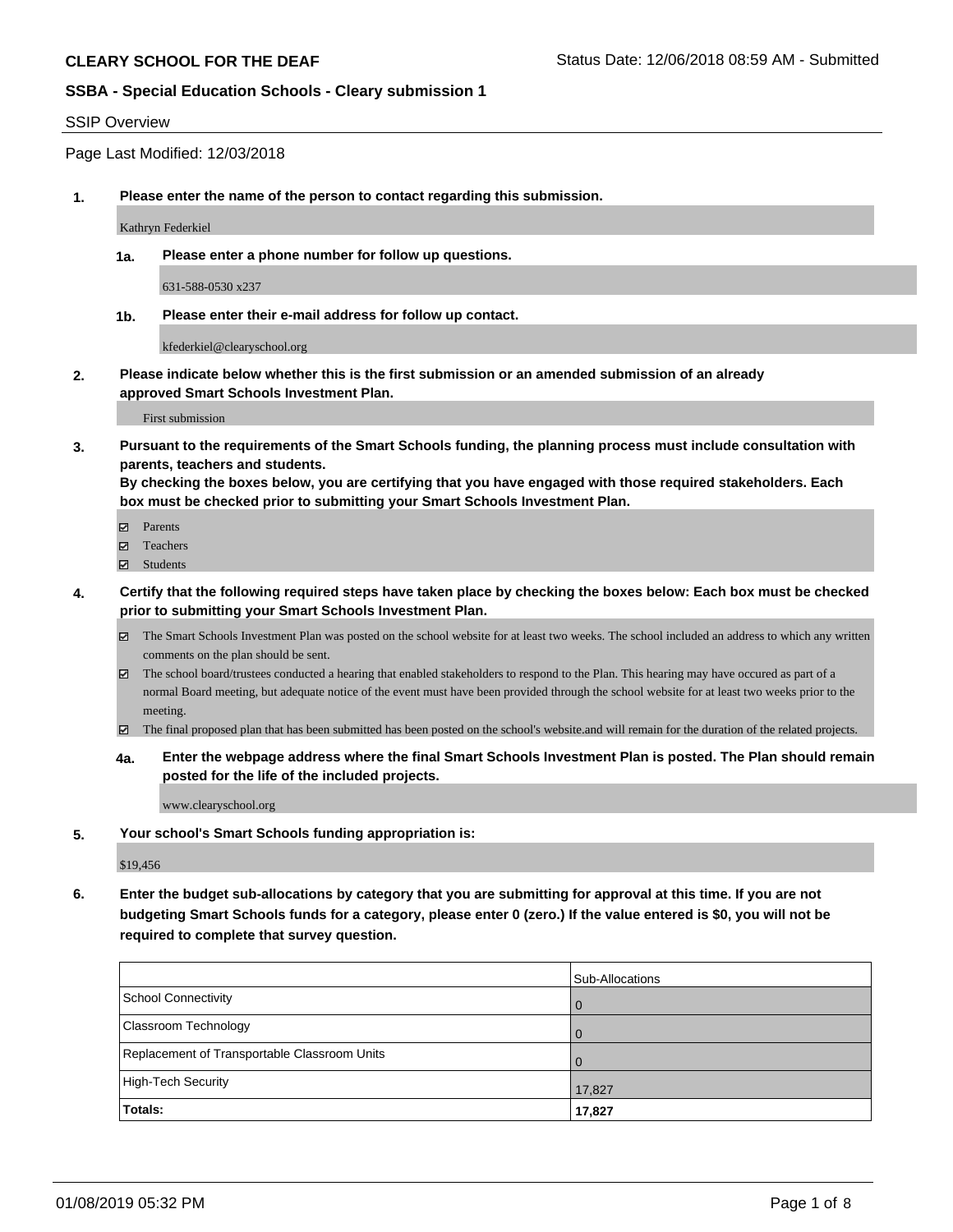School Connectivity

Page Last Modified: 10/17/2018

**1. Describe how you intend to use Smart Schools funds for high-speed broadband and/or wireless connectivity projects in school buildings.**

(No Response)

**2. Describe how the school plans to use digital connectivity and technology to improve teaching and learning.**

(No Response)

**3. Does your School Connectivity project require new construction or substantially altered space and result in capitalized cost in excess of \$100,000?**

(No Response)

**4. If you are submitting an allocation for School Connectivity complete this table.**

**Note that the calculated Total at the bottom of the table must equal the Total allocation for this category that you entered in the SSIP Overview overall budget.** 

|                                            | Sub-Allocation |
|--------------------------------------------|----------------|
| Network/Access Costs                       | (No Response)  |
| <b>Outside Plant Costs</b>                 | (No Response)  |
| School Internal Connections and Components | (No Response)  |
| <b>Professional Services</b>               | (No Response)  |
| Testing                                    | (No Response)  |
| <b>Other Upfront Costs</b>                 | (No Response)  |
| <b>Other Costs</b>                         | (No Response)  |
| Totals:                                    | 0              |

**5. Please detail the type, quantity, per unit cost and total cost of the eligible items under each sub-category. This is especially important for any expenditures listed under the "Other" category. All expenditures must be eligible for tax-exempt financing to be reimbursed with Smart Schools funds. Sufficient detail must be provided so that we can verify this is the case. If you have any questions, please contact us directly through smartschools@nysed.gov. Add rows under each sub-category for additional items, as needed.**

| Select the allowable expenditure | Item to be purchased | Quantity      | Cost per Item | <b>Total Cost</b> |
|----------------------------------|----------------------|---------------|---------------|-------------------|
| type.                            |                      |               |               |                   |
| Repeat to add another item under |                      |               |               |                   |
| each type.                       |                      |               |               |                   |
| (No Response)                    | (No Response)        | (No Response) | (No Response) | (No Response)     |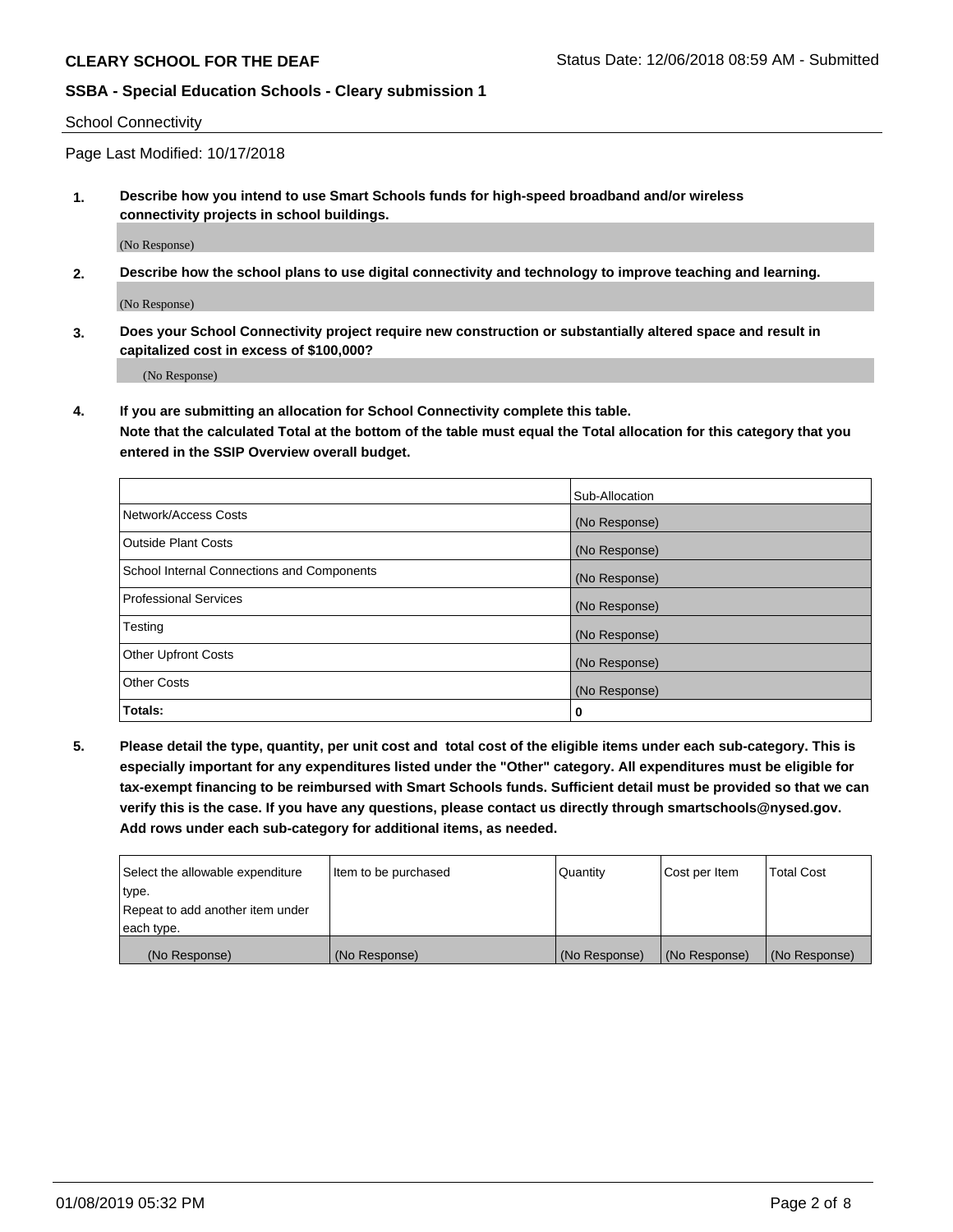Classroom Learning Technology Equipment (Devices)

Page Last Modified: 10/17/2018

**1. Describe the devices you intend to purchase and their compatibility with existing or planned platforms or systems.**

(No Response)

**2. Describe how the proposed technology purchases will improve teaching and learning inside or outside of the classroom.**

(No Response)

**3. To ensure the sustainability of technology purchases made with Smart Schools funds, schools must have a plan to maintain and support technology purchases reimbursed with Smart Schools funds. This sustainability plan should support recurring costs of use that are ineligible for Smart Schools funding such as device maintenance, technical support, Internet and wireless fees, maintenance of hotspots, staff professional development, building maintenance and the replacement of incidental items.**

By checking this box, you certify that the school has a sustainability plan as described above.

**4. Schools must ensure that devices purchased with Smart Schools funds will be distributed, prepared for use, maintained and supported appropriately. Schools must maintain detailed device inventories in accordance with generally accepted accounting principles.**

By checking this box, you certify that the school has a distribution and inventory management plan and system in place.

- **5. Schools must contact the SUNY/CUNY teacher preparation program that supplies the largest number of its new teachers to request advice on innovative uses and best practices at the intersection of pedagogy and educational technology.**
	- $\boxtimes$  By checking this box, you certify that you have contacted the SUNY/CUNY teacher preparation program that supplies the largest number of your new teachers to request advice on these issues.
	- **5a. Please enter the name of the SUNY or CUNY Institution that you contacted.**

Hunter College

**5b. Enter the primary Institution phone number.**

(No Response)

**5c. Enter the name of the contact person with whom you consulted and/or will be collaborating with on innovative uses of technology and best practices.**

(No Response)

**6. If you are submitting an allocation for Classroom Educational Technology, complete this table.**

**Note that the calculated Total at the bottom of the table must equal the Total allocation for this category that you entered in the SSIP Overview overall budget.**

|                         | Sub-Allocation |
|-------------------------|----------------|
| Interactive Whiteboards | l 0            |
| Computer Servers        | $\overline{0}$ |
| Desktop Computers       | <b>0</b>       |
| Laptop Computers        | l 0            |
| <b>Tablet Computers</b> | l 0            |
| <b>Other Costs</b>      | l 0            |
| Totals:                 | 0              |

**7. Please detail the type, quantity, per unit cost and total cost of the eligible items under each sub-category. This is**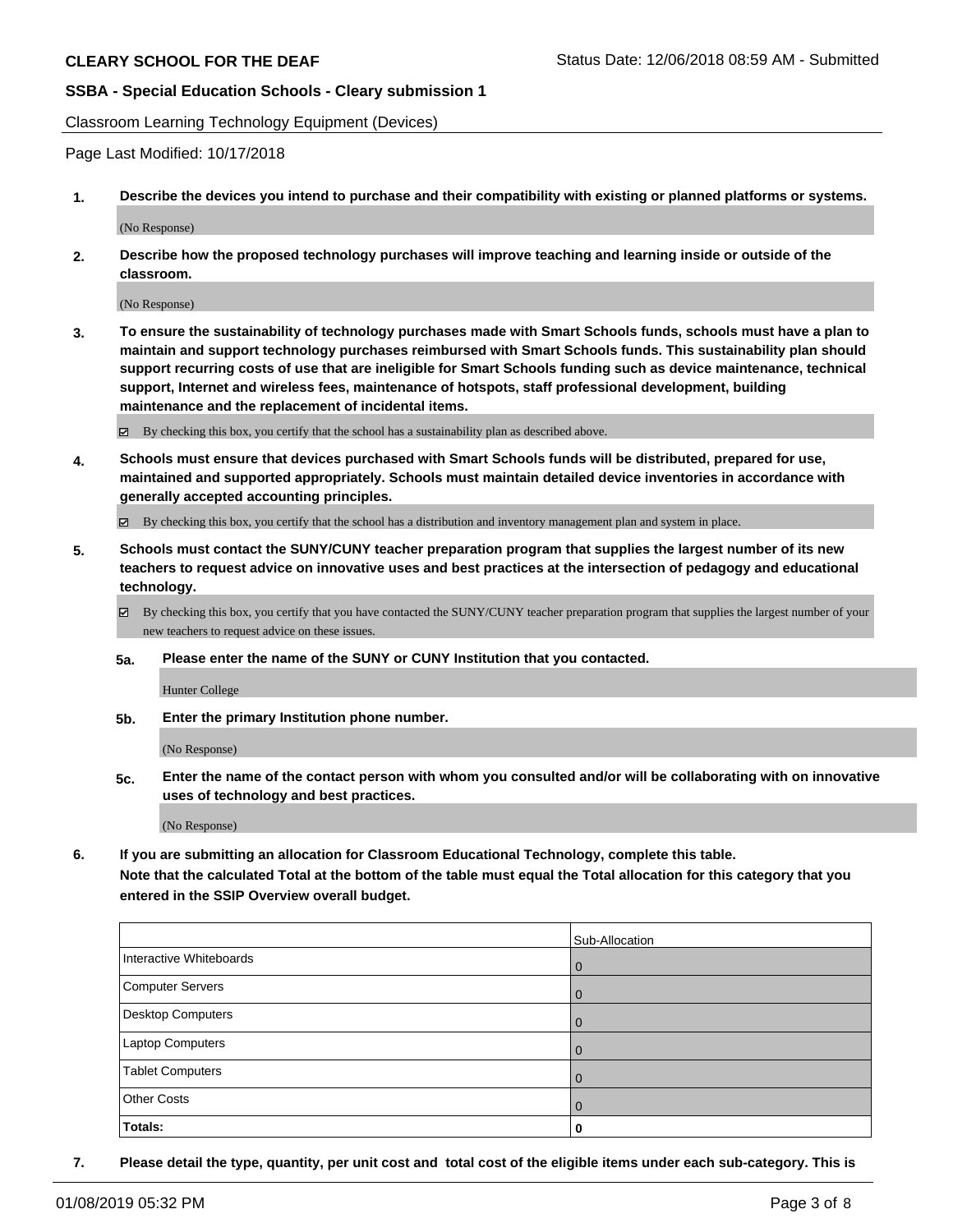Classroom Learning Technology Equipment (Devices)

Page Last Modified: 10/17/2018

**especially important for any expenditures listed under the "Other" category. All expenditures must be capital bond eligible to be reimbursed with Smart Schools funds. If you have any questions, please contact us directly through smartschools@nysed.gov.**

**Add rows under each sub-category for additional items, as needed.**

| Select the allowable expenditure | Item to be purchased | Quantity      | Cost per Item | <b>Total Cost</b> |
|----------------------------------|----------------------|---------------|---------------|-------------------|
| type.                            |                      |               |               |                   |
| Repeat to add another item under |                      |               |               |                   |
| each type.                       |                      |               |               |                   |
| (No Response)                    | (No Response)        | (No Response) | (No Response) | (No Response)     |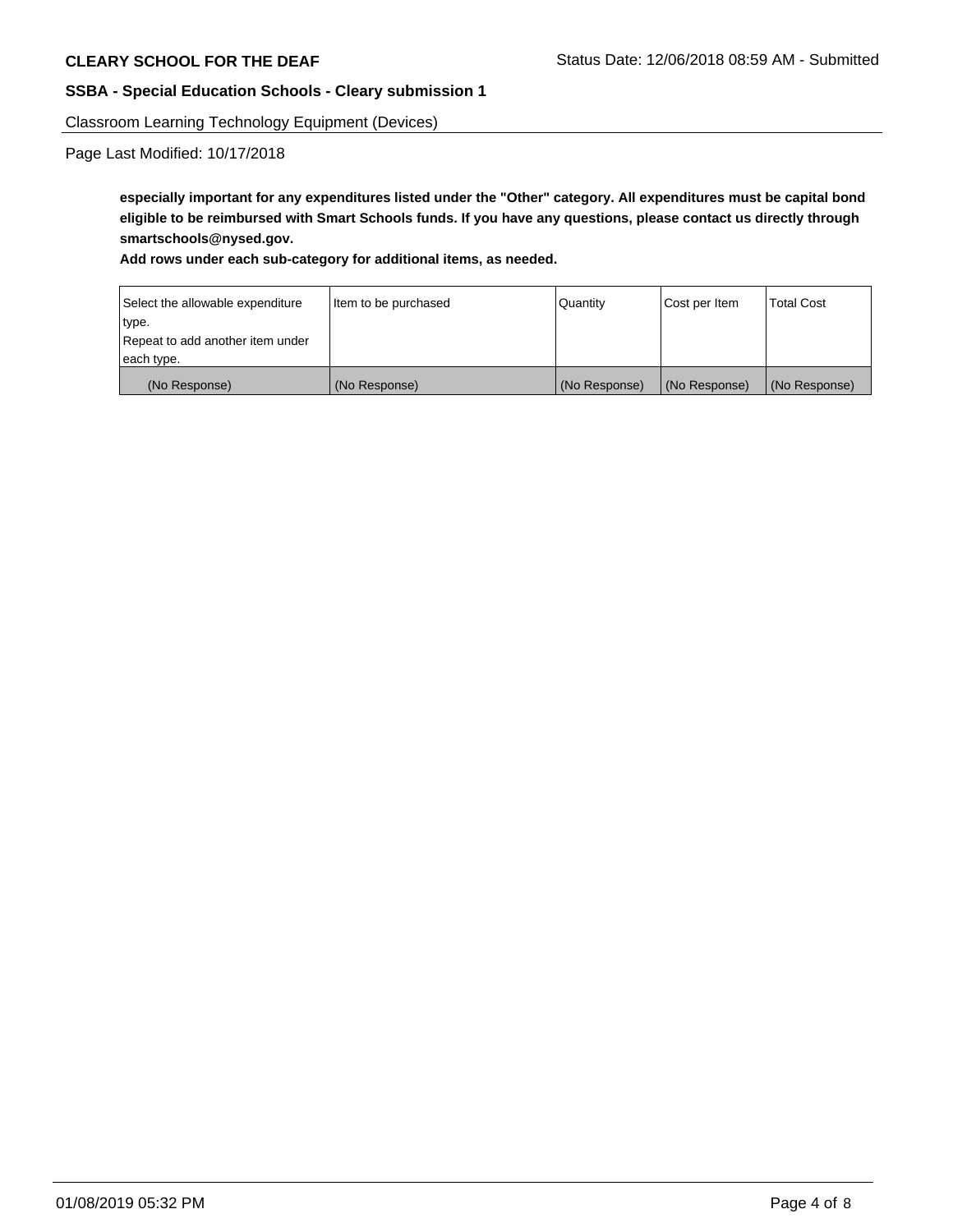Replace/Modernize Transportable Classrooms

Page Last Modified: 10/17/2018

**1. Describe the school's plan to construct, enhance or modernize education facilities to provide high-quality instructional space by replacing transportable classrooms.**

(No Response)

**2. Does your Classroom Trailer project require new construction or substantially altered space and result in capitalized cost in excess of \$100,000?**

(No Response)

**3. If you have made an allocation for Replace Transportable Classrooms, complete this table. Note that the calculated Total at the bottom of the table must equal the Total allocation for this category that you entered in the SSIP Overview overall budget.**

|                                                | Sub-Allocation |
|------------------------------------------------|----------------|
| Construct New Instructional Space              | (No Response)  |
| Enhance/Modernize Existing Instructional Space | (No Response)  |
| Other Costs                                    | (No Response)  |
| Totals:                                        | 0              |

**4. Please detail the type, quantity, per unit cost and total cost of the eligible items under each sub-category. This is especially important for any expenditures listed under the "Other" category. All expenditures must be capital bond eligible to be reimbursed with Smart Schools funds. If you have any questions, please contact us directly through smartschools@nysed.gov.**

**Add rows under each sub-category for additional items, as needed.**

| Select the allowable expenditure | Item to be purchased | Quantity      | Cost per Item | <b>Total Cost</b> |
|----------------------------------|----------------------|---------------|---------------|-------------------|
| type.                            |                      |               |               |                   |
| Repeat to add another item under |                      |               |               |                   |
| each type.                       |                      |               |               |                   |
| (No Response)                    | (No Response)        | (No Response) | (No Response) | (No Response)     |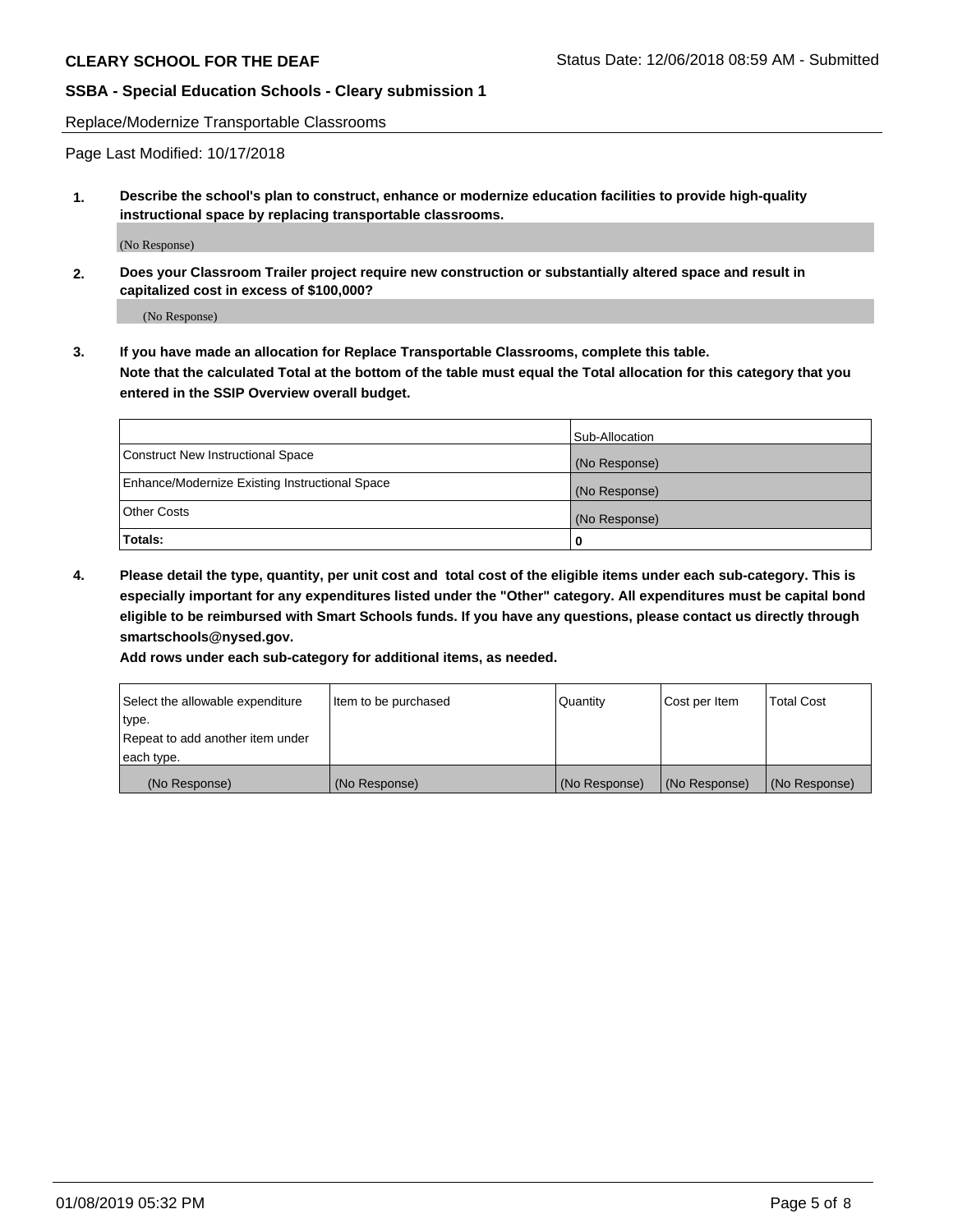### High-Tech Security Features

Page Last Modified: 12/03/2018

**1. Describe how you intend to use Smart Schools funds to install high-tech security features in school buildings and on school campuses.**

Cleary School for the Deaf intends to upgrade/expand its' video-camera surveillance system both inside the school and the surrounding grounds. The work being requested is the first phase of a multi-phased security replacement plan. The previous system has degraded to the point of failure and is no longer reliable. Stage 1 of the project is the installation of new hardware/software to manage the system and the integration of current cameras (with the addition of several new cameras) to provide a stable backbone for reliability and to allow for the continued expansion of the system over time as funding resources become available.

**2. Does your High-Tech Security project require new construction or substantially altered space and result in capitalized cost in excess of \$100,000?**

No

**3. If you have made an allocation for High-Tech Security Features, complete this table.**

**Note that the calculated Total at the bottom of the table must equal the Total allocation for this category that you entered in the SSIP Overview overall budget.**

|                                 | Sub-Allocation |
|---------------------------------|----------------|
| Electronic Security System      | 17,827         |
| <b>Entry Control System</b>     | $\Omega$       |
| Approved Door Hardening Project | $\Omega$       |
| <b>Other Costs</b>              | $\Omega$       |
| Totals:                         | 17,827         |

**4. Please detail the type, quantity, per unit cost and total cost of the eligible items under each sub-category. This is especially important for any expenditures listed under the "Other" category. All expenditures must be capital bond eligible to be reimbursed with Smart Schools funds. If you have any questions, please contact us directly through smartschools@nysed.gov.**

**Add rows under each sub-category for additional items, as needed.**

| Select the allowable expenditure<br>type.<br>Repeat to add another item under<br>each type. | Item to be purchased                                                                                                   | Quantity       | Cost per Item | <b>Total Cost</b> |
|---------------------------------------------------------------------------------------------|------------------------------------------------------------------------------------------------------------------------|----------------|---------------|-------------------|
| Main Entrance Electronic<br><b>Security System</b>                                          | 32 Channel Turbo DVR Pro series, 24<br>TB, H, 264                                                                      | 1              | 1,699         | 1,699             |
| Main Entrance Electronic<br><b>Security System</b>                                          | Hikvision 3 MP IP camera, 3-12mm, IR<br>dome IP66                                                                      | 1              | 297           | 297               |
| Main Entrance Electronic<br><b>Security System</b>                                          | Bracket, conduit base                                                                                                  | 2              | 18            | 36                |
| Main Entrance Electronic<br><b>Security System</b>                                          | Hikvision 3MP IP camera, 3mm, IR<br>doe, IP66                                                                          | $\overline{2}$ | 156           | 312               |
| Main Entrance Electronic<br><b>Security System</b>                                          | Fish Eye 6MP/IR/WDR/P66 camera                                                                                         | 1              | 629           | 629               |
| Main Entrance Electronic<br><b>Security System</b>                                          | Terminate Cabling, test cabling. Install<br>Hikvision IP based camera on ceiling<br>for desired viewing angle, install | 1              | 750           | 750               |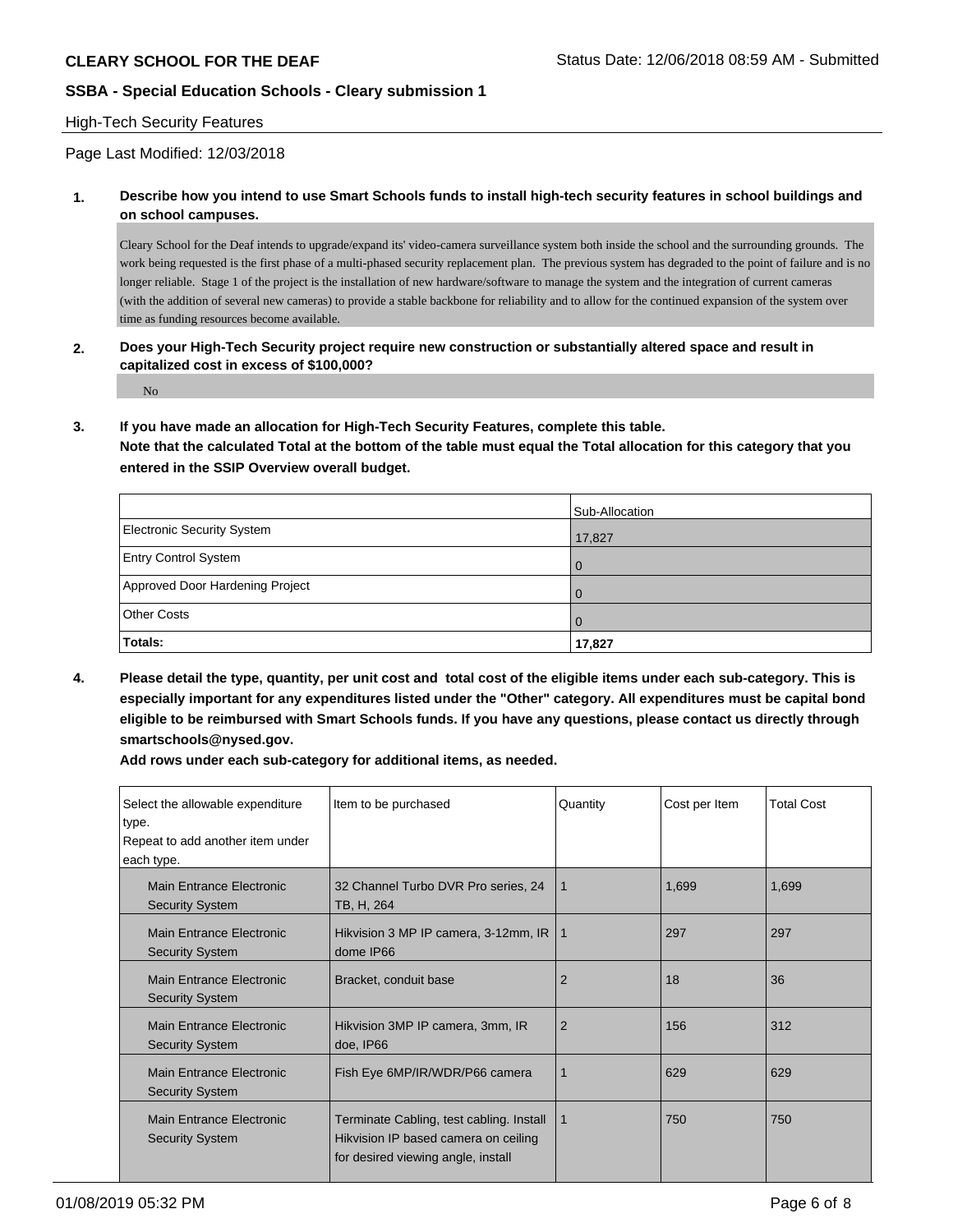# High-Tech Security Features

# Page Last Modified: 12/03/2018

| Select the allowable expenditure<br>type.<br>Repeat to add another item under<br>each type. | Item to be purchased                                                                                                                                                                                                                                                                                                                                                                                                                                                                                                                                                                                                                                                                                                  | Quantity       | Cost per Item | <b>Total Cost</b> |
|---------------------------------------------------------------------------------------------|-----------------------------------------------------------------------------------------------------------------------------------------------------------------------------------------------------------------------------------------------------------------------------------------------------------------------------------------------------------------------------------------------------------------------------------------------------------------------------------------------------------------------------------------------------------------------------------------------------------------------------------------------------------------------------------------------------------------------|----------------|---------------|-------------------|
|                                                                                             | conduit where needed                                                                                                                                                                                                                                                                                                                                                                                                                                                                                                                                                                                                                                                                                                  |                |               |                   |
| <b>Main Entrance Electronic</b><br><b>Security System</b>                                   | Terminate cabling, test cabling. Install<br>& setup new Hikvision camera, align<br>field of view and focus                                                                                                                                                                                                                                                                                                                                                                                                                                                                                                                                                                                                            | 3              | 125           | 375               |
| <b>Main Entrance Electronic</b><br><b>Security System</b>                                   | APC 1500VA 1200 watt 8 outlet smart<br>UPS, rack mount                                                                                                                                                                                                                                                                                                                                                                                                                                                                                                                                                                                                                                                                | 1              | 1,149         | 1,149             |
| <b>Main Entrance Electronic</b><br><b>Security System</b>                                   | APC 1500VA 1000 watt 8 outlet smart<br><b>UPS</b>                                                                                                                                                                                                                                                                                                                                                                                                                                                                                                                                                                                                                                                                     | 1              | 519           | 519               |
| <b>Main Entrance Electronic</b><br><b>Security System</b>                                   | Netgear Prosafe S3300-28X-POE+<br>Switch-smart-24 x 10/100/1000 (Poe+)<br>+2x 10 GB Ethernet + $2 \times 10$ Gb<br>Ethernet SFP+rack mountable -<br>PoE+(195W-AC 100/230V                                                                                                                                                                                                                                                                                                                                                                                                                                                                                                                                             | $\overline{2}$ | 999           | 1,998             |
| <b>Main Entrance Electronic</b><br><b>Security System</b>                                   | Wall mount patch panel wall mount<br>bracket with equipment shelf                                                                                                                                                                                                                                                                                                                                                                                                                                                                                                                                                                                                                                                     | 1              | 149           | 149               |
| <b>Main Entrance Electronic</b><br><b>Security System</b>                                   | Category 6 568 B patch panel-24 port                                                                                                                                                                                                                                                                                                                                                                                                                                                                                                                                                                                                                                                                                  | 1              | 169           | 169               |
| <b>Main Entrance Electronic</b><br><b>Security System</b>                                   | Installation of 2-Category 6A cables-<br>terminated 568B, grounded & tested<br>for 10Gb Ethernet                                                                                                                                                                                                                                                                                                                                                                                                                                                                                                                                                                                                                      | $\mathbf{1}$   | 1,800         | 1,800             |
| <b>Main Entrance Electronic</b><br><b>Security System</b>                                   | Terminate cabling, test cabling. Install<br>& Setup new Hikvision decoder, patch<br>in HDMI, create camera views                                                                                                                                                                                                                                                                                                                                                                                                                                                                                                                                                                                                      | 8              | 125           | 1,000             |
| <b>Main Entrance Electronic</b><br><b>Security System</b>                                   | Hikvision decoder-H264, HDMI, DVI,<br>VGA-one video output                                                                                                                                                                                                                                                                                                                                                                                                                                                                                                                                                                                                                                                            | 5              | 389           | 1,945             |
| <b>Main Entrance Electronic</b><br><b>Security System</b>                                   | Install wall mount shelf into new IDF 2<br>(Attic), install new UPS backup into<br>MDF and 1 new into IDF location.<br>Installation of PROSAFE switch gear<br>for 10 GB equipment closet<br>connectivity. Removal of existing<br>analog DVRs, Install Hikvision digital<br>Turbo 32 channel DVR, import all<br>existing analog based cabling into new<br>Hikvision recording unit, setup disks for<br>recording, system security features<br>and remote access. Setup remote<br>viewing on specified PC & Mac<br>workstations. Review existing camera<br>locations with Cleary staff, Cleary staff<br>will setup desired viewing angle and<br>move camera to desired location.<br>Import 4 new HikVision cameras into | $\mathbf{1}$   | 5,000         | 5,000             |